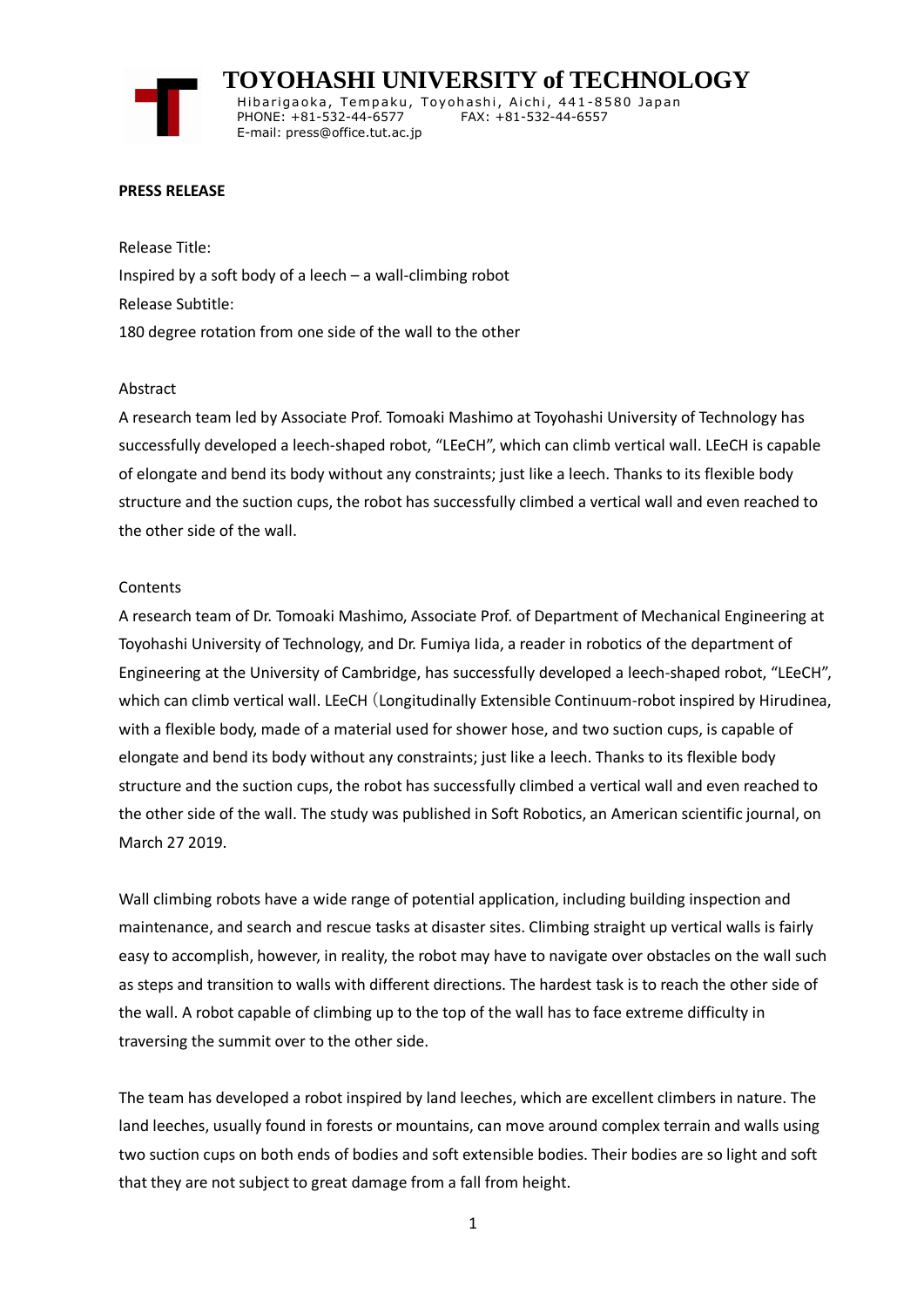# **TOYOHASHI UNIVERSITY of TECHNOLOGY**

Hibarigaoka, Tempaku, Toyohashi, Aichi, 441-8580 Japan PHONE: +81-532-44-6577 FAX: +81-532-44-6557 E-mail: press@office.tut.ac.jp

The team designed a new motion mechanism using tube structure of shower hose to mimic the advantageous properties of leeches, namely, lightweight, flexible and extensible. The flexible tube with a metal plate with S shaped profile spirally wound has been used in general households. A gear engages with the helical groove on the surface of the tube. The flexible tube moves back and forth by the rotational motion. The robot has a body composed of three flexible tubes that are connected in parallel. The body can bend or elongate by controlling the length of each flexible tube fed by the gear.

The robot successfully achieved upward/downward climbing and horizontal transition on a vertical wall. By combining these two transitions, the robot is capable of moving freely on a two-dimensional wall surface. The robot's flexible body with large deformation enabled it to transition from one side of a vertical wall to the other side. This is the world's first achievement in developing soft and flexible robot that is capable of free movement on a wall.

The person in charge of the development and the lead author of the study, Ayato Kanada, Doctoral Programs student, says "I came up with the idea in the bathroom of my house. The shower hose went wild as if it had a life when I inadvertently turned on the faucet at maximum. Then an idea occurred to me that if I could manipulate a hose, I might be able to make a robot with dynamic movement of living creature".

Making the most of the hollow structure of the shower hose, the team is considering the possibility of changing stiffness of the tube by pouring fluid into the cavity. Robot with flexible body structure is not only highly adaptable to environment, but also highly secure against collision. It has a potential application to labor in proximity to humans.

This work was supported by the Grant-in-Aid for JSPS Research Fellow (No. 17J04776), the United Kingdom's Engineering and Physical Science Research Council (EPSRC) DTP under Award 1476475 and RG92738, and Mathworks Ltd RG90950 378. Ayato Kanada, the first author, was supported by the Program for Leading Graduate Schools conducted by Japan Society for the Promotion of Science of the Ministry of Education, Culture, Sports, Science and Technology.

## Reference:

Ayato Kanada, Fabio Giardina, Toby Howison, Tomoaki Mashimo, Fumiya Iida, "Reachability Improvement of a Climbing Robot based on Large Deformations induced by Tri-Tube Soft Actuators," Soft Robotics.

<https://doi.org/10.1089/soro.2018.0115>